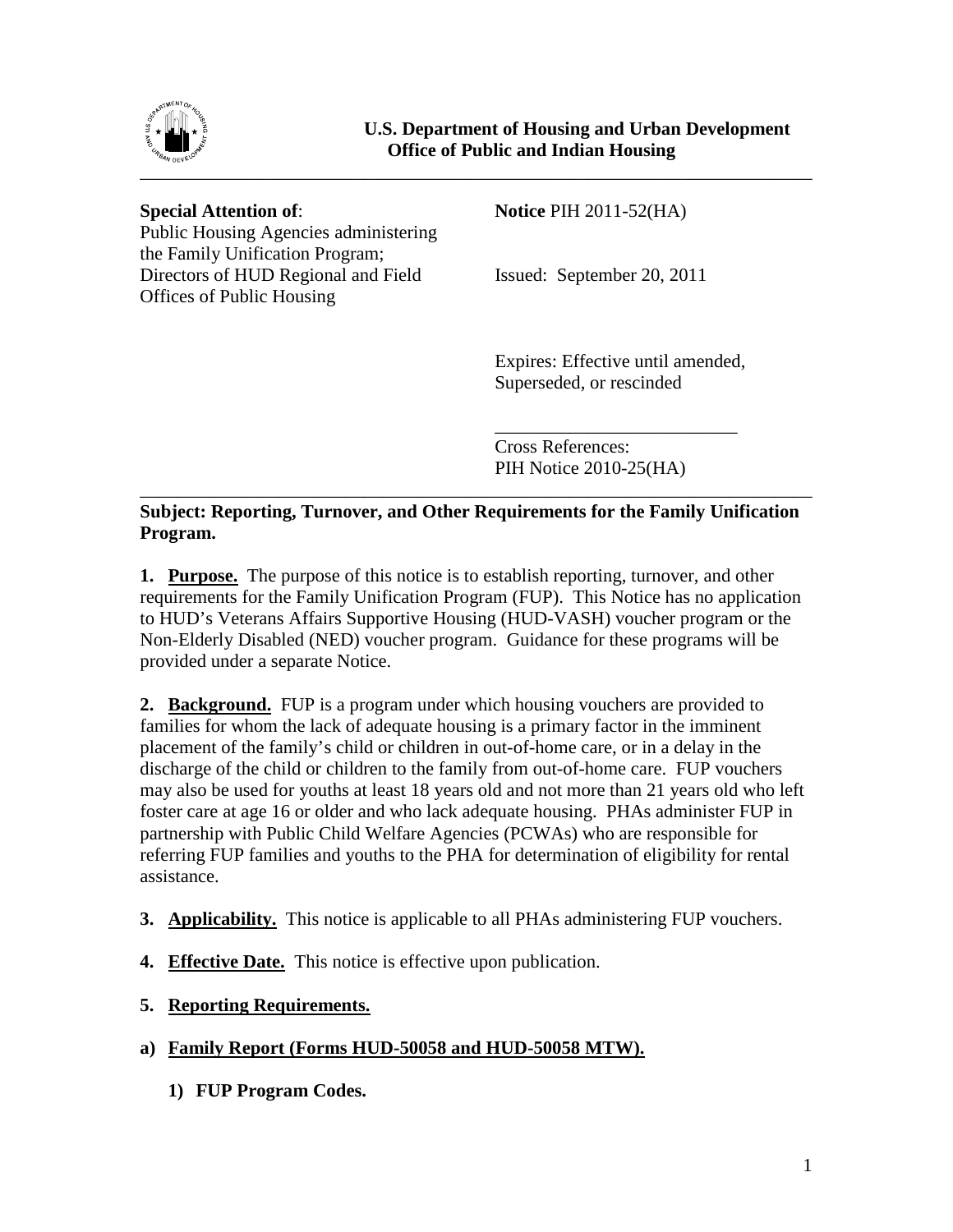Currently, PHAs must enter code FUP in line 2n of the Family Report (HUD-50058) or line 2p of the MTW Family Report (HUD-50058 MTW), as applicable, to indicate whether the family/youth is a participant in the FUP program.

PHAs are still required to maintain a special program code for FUP participants in line 2n of the Family Report or line 2p of the MTW Family Report, as applicable; however, two program codes (FUPF and FUPY) have now been established and must be used in lieu of the current FUP code:

- (i) **FUPF**: use if the FUP participant is a FUP-eligible family
- (ii) **FUPY**: use if the FUP participant is a FUP-eligible youth

These codes must remain on the Family Report for the duration of the FUP family or youth's participation in the program. PHAs may implement the FUP program codes described above at the next interim reexamination for the family or youth, but no later than the next annual reexamination.

**2) Voucher Issuance.** PHAs must track issuance of FUP vouchers through the Public and Indian Housing Information Center (PIC) by entering action code 10 in line 2a of the Family Report or the MTW Family Report, as applicable, to ensure proper monitoring and tracking of FUP.

**3) Portability.** It is the initial PHA's responsibility to ensure that line 2n of the Family Report or line 2p of the MTW Family Report, as applicable, is properly coded FUPF or FUPY before it is sent to the receiving PHA. It is then the receiving PHA's responsibility to maintain the FUP program codes in line 2n of the Family Report or line 2p of the MTW Family Report, regardless of whether it absorbs the family or bills the initial PHA.

If the receiving PHA will bill the initial PHA for the portable FUP family or youth, the initial PHA must ensure that the FUP program codes are properly maintained on the appropriate line of the family or youth's family report. The initial PHA may contact its local HUD office for assistance if the FUP program codes are not properly maintained by the receiving PHA.

## **b) Voucher Management System (VMS) Reporting.**

**1) VMS FUP Fields.** Currently, there are two VMS fields that PHAs must use when reporting their FUP vouchers and corresponding HAP expenses into VMS. These two fields are titled "Family Unification" and "2008 & 2009 Family Unification."

HUD is concerned that there may be confusion regarding the use of these fields and, as a result, FUP vouchers may be misreported in VMS. To simplify FUP voucher reporting in VMS, HUD will implement a single FUP field for PHAs to use for VMS reporting. Once this VMS change is implemented, PHAs will be required to report all their FUP vouchers leased for the applicable month in the single VMS field. In addition, a single FUP VMS field will also be used by PHAs when reporting the corresponding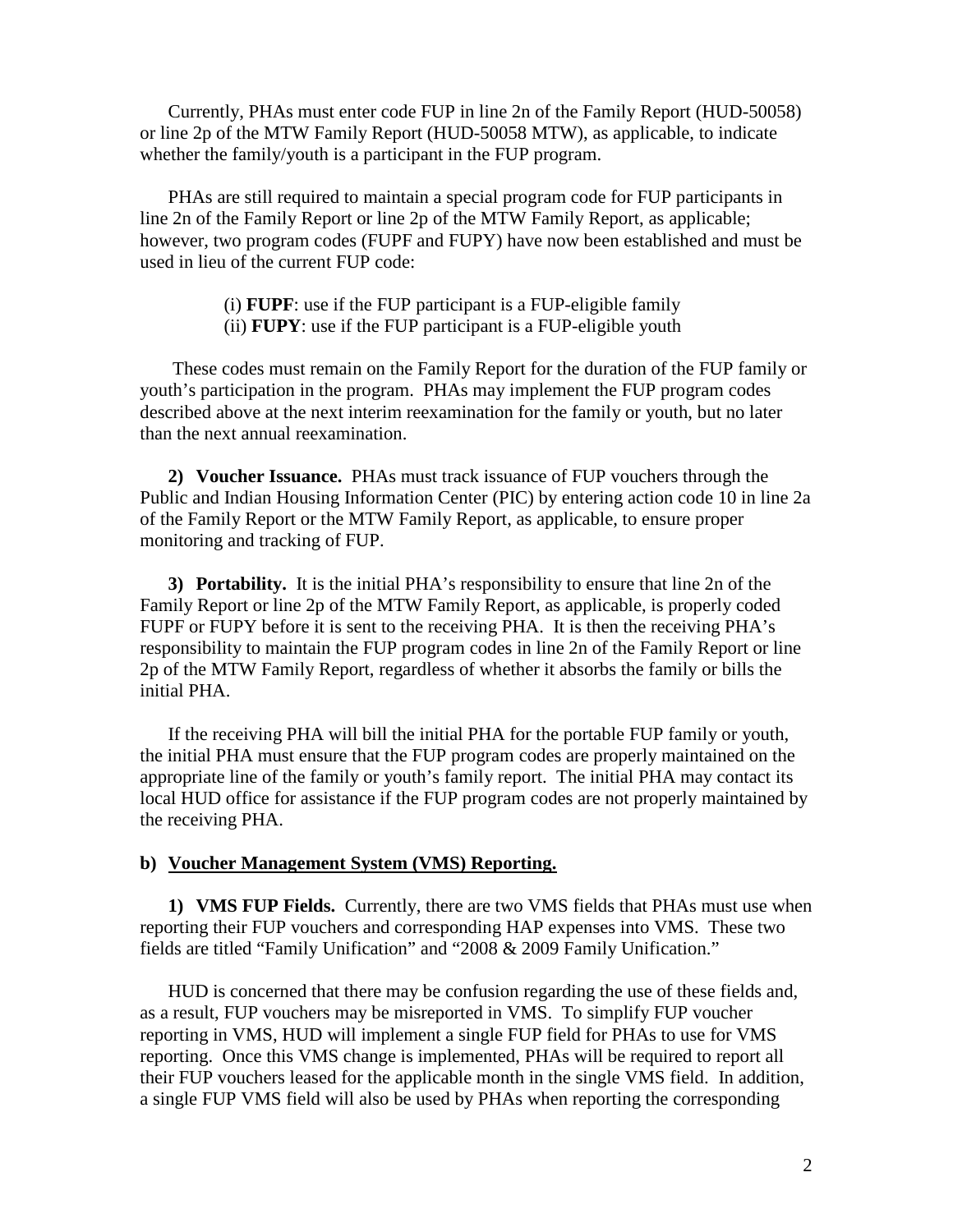HAP expenses.

**Until this change is operational, PHAs must continue to report on the current two VMS fields according to the specifications in Appendix A of the VMS Users Manual and this Notice.** Specifically, the "Family Unification" line should be used to report FUP vouchers awarded to the PHA under 2001 and prior appropriations. The "2008 & 2009 Family Unification" line should only be used to report FUP vouchers awarded to the PHA under the 2008, 2009, or subsequent appropriations.

A voucher is reported in these fields as long as it is in use by an eligible participant and only if the PHA has received an award under a Notice of Funding Availability (NOFA) for FUP vouchers.

**2) Reporting of Vouchers That Have Lost Their FUP Identity.** PHAs must report those vouchers that were initially allocated as FUP vouchers but subsequently lost their FUP identity (FUP vouchers that have been leased to a non-FUP family as specified in Section 8.a of this Notice) in the "All Other Vouchers" VMS field.

**6. Leasing**. PHAs are expected to have leased all FUP vouchers within the 12 month period following the effective date of the FUP award. In the 2010 FUP NOFA, HUD introduced submission of a leasing schedule where PHAs must detail how many vouchers the PHA would have under lease for each month following the award. PHAs are expected to follow the HUD-approved leasing schedule. HUD may recapture vouchers that have not come under lease in accordance with the HUD-approved leasing schedule.

**7. Maintaining the FUP Award Level**. PHAs are required to always serve the number of FUP families or youths for which they were awarded FUP funding unless certain specific exceptions, described below, apply. For example, if a PHA was awarded a total of 50 FUP vouchers, it must continue to serve 50 FUP families or youths at all times unless (1) it is no longer practicable for FUP vouchers to turn over to FUP families or youths as specified in Section 8.a below, (2) the PHA's baseline has been readjusted under Section 9 below, or (3) the PHA has been instructed to do otherwise by HUD. FUP vouchers that are no longer in use by a FUP-eligible family or youth in accordance with these exceptions are not considered part of the PHA's FUP award level.

**8. Voucher Turnover.** The Consolidated Appropriations Act, 2008 (Public Law 110- 161) provides that amounts made available under the Act or previous Appropriations Acts for tenant-based assistance under the Family Unification Program shall, *to the extent practicable*, remain available for FUP-eligible families or youths upon turnover. In 2009 and subsequent appropriations, this standard changed. The Consolidated Appropriations Act, 2009 (Public Law 111-8) and subsequent Appropriations provide that assistance made available under the Act shall continue to remain available for family unification upon turnover (regardless of practicability).

**a) Turnover of FUP Vouchers Awarded Under FY2008 and Previous Appropriations.** PHAs that have been awarded FUP vouchers under FY2008 and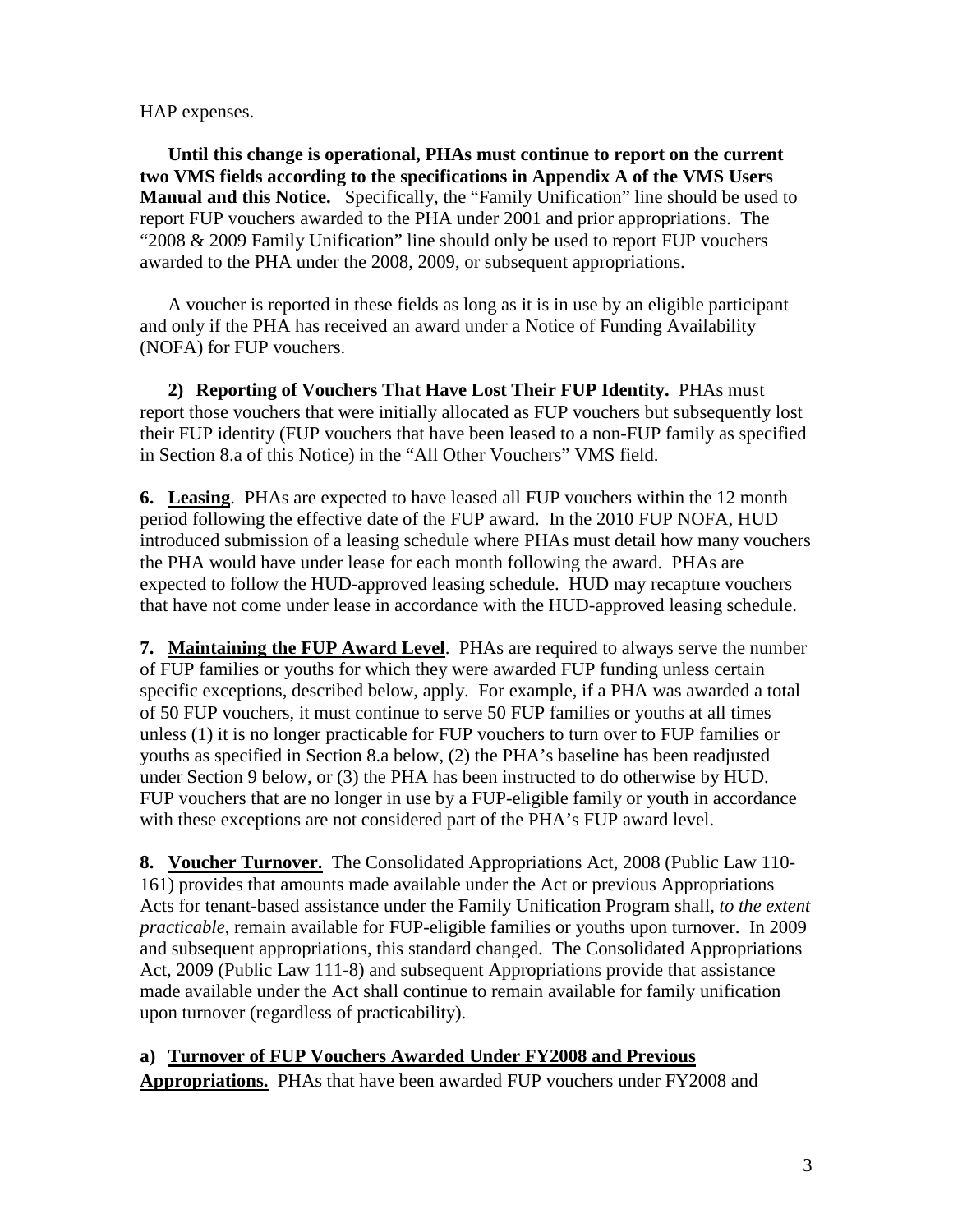previous Appropriations must, *to the extent practicable*, reissue FUP vouchers to FUPeligible families or youths. FUP vouchers that were awarded under FY2001 and previous FUP NOFAs were under a time-limited turnover requirement. Under those NOFAs, FUP vouchers only had to be reissued to the same population for a specific period of time from the initial date of execution of the Annual Contributions Contract (ACC). Given this time-limited turnover requirement, a significant number of FUP vouchers were issued to regular Housing Choice Voucher (HCV) participants upon expiration of the turnover time limit prior to the FY 2008 Appropriations Act requirement. Since these vouchers are not currently serving a FUP-eligible family or youth, the vouchers have already lost their FUP identity. Therefore, there is no turnover requirement associated with these vouchers and Section 8.a.2 of this Notice does not apply.

However, FUP vouchers awarded under FY 2008 and previous FUP NOFAs that are still in use by a FUP-eligible family or youth (i.e. have not lost their FUP identity) are subject to the turnover requirements of the Appropriations Act. HUD will determine which FUP vouchers are still in use by FUP-eligible families or youths based on the number of vouchers leased reported by the PHA in the "Family Unification" VMS field based on the most currently available VMS data as of the date of publication of this notice. HUD will notify impacted PHAs of the total number of FUP vouchers that are being reported by the PHA in the "Family Unification" field in VMS. In cases where a PHA has not correctly reported FUP vouchers in VMS, HUD will use PIC data to set the PHA's baseline. PHAs will have an opportunity to review the data and submit a request for revisions, if needed, by the deadline date specified by HUD in its notification letter.

If the voucher is still in use by a FUP-eligible family or youth, to the "extent practicable" means that the PHAs must turn the voucher over to a FUP-eligible family or youth unless the PHA no longer has a valid Memorandum of Understanding (MOU) or an existing relationship with the PCWA, or if efforts to identify potentially eligible FUP families or youths have yielded no eligible applicants (see Sections 8.a.1, and 8.a.2 below). FUP vouchers may turn over to regular HCV participants if it is no longer practicable for the FUP voucher to turn over to a FUP-eligible family or youth based on the provisions of this Notice. See Section 5.b.2 on VMS reporting of vouchers that have lost their FUP identity. If a PHA turns over any FUP vouchers to regular HCV families under section 8.a.1 and/or section 8.a.2 of this notice, the PHA must notify its local HUD office at the end of the calendar year that its FUP baseline has changed and the number by which it has changed. If HUD determines that the PHA has not met the practicability requirements set forth in this notice, the PHA must re-establish the affected FUP vouchers by turning over regular HCVs to FUP-eligible families or youths. PHAs that applied under the FY2008 FUP NOFA but were funded under FY2009 Appropriations are subject to the turnover requirement of the FY2009 Appropriations Act (see Section 8.b of this Notice).

**1) PHA No Longer has a Valid MOU or an Existing Relationship With the PCWA.** There are cases where some PHAs were awarded FUP vouchers under the FY2001 Appropriations Act or prior but have not received any subsequent awards of FUP vouchers. These PHAs may still have some active FUP vouchers (i.e. FUP vouchers that are still in use by a FUP-eligible family or youth) but no valid MOU or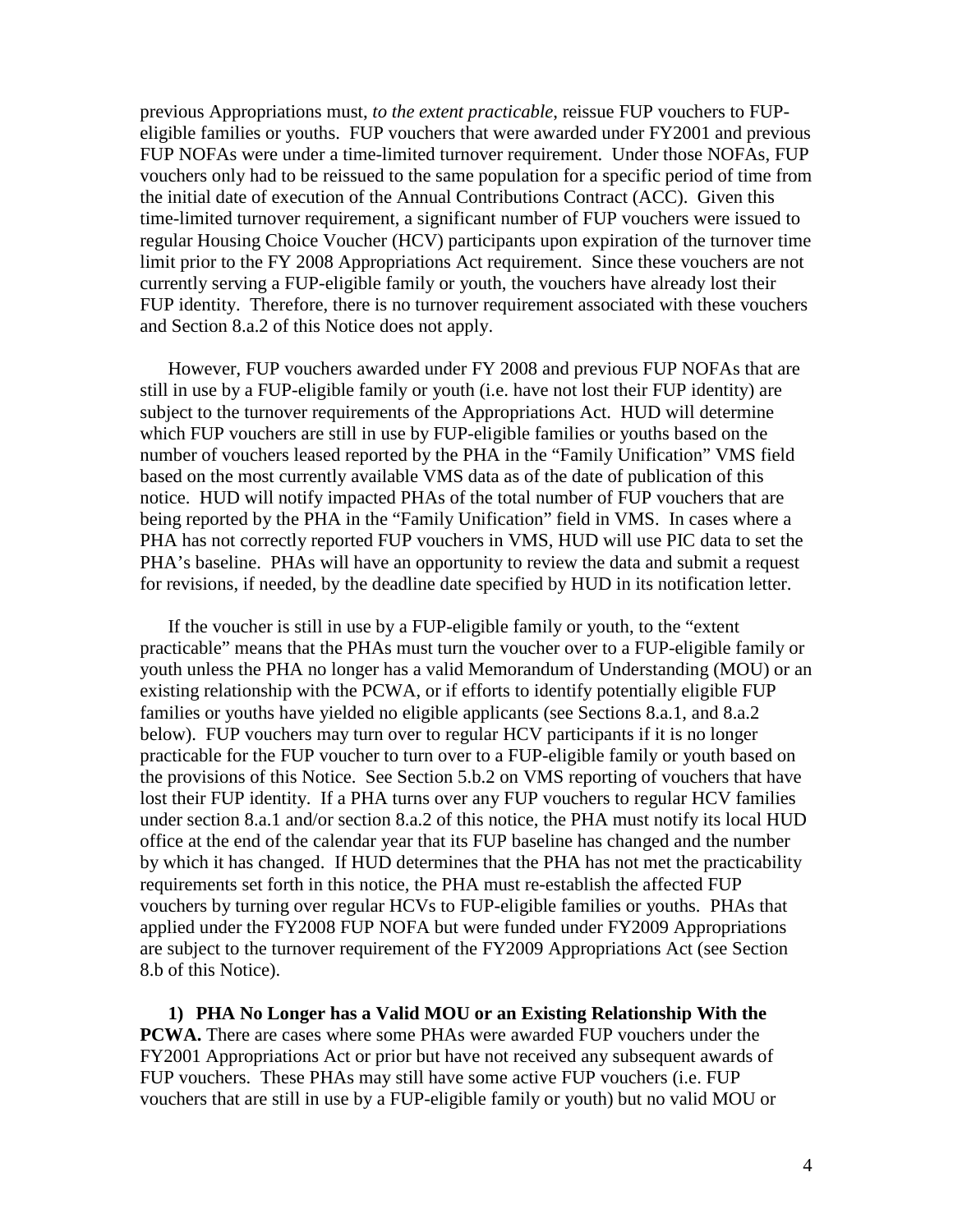existing relationship with the PCWA. In such cases, the PHA may determine that it is no longer practicable to turn over these vouchers to another FUP-eligible family or youth. If the PHA makes such a determination, there is no turnover requirement associated with these vouchers and Section 8.a.2 of this Notice does not apply.

**2) PHAs' Efforts to Identify Potentially Eligible FUP Families or Youths.** If a PHA has a valid MOU or an existing relationship with a PCWA, as described in Section 8.a.1 of this notice, PHAs must engage in the activities listed below for a period of no fewer than 60 days before they may determine that it is no longer practicable to issue a FUP voucher to a FUP-eligible family or youth. The list below does not represent an exhaustive list and PHAs may also engage in other activities that they deem necessary to identify potentially eligible FUP families or youths.

(i) Collaborate with the PCWA to increase the number of referrals of FUPeligible families and youth. The PHA must show that it has reached out and offered support to the PCWA in the referral process but that despite these efforts there has been no increase significant enough in the number of referrals to allow turnover of these vouchers to the same population; and

(ii) Outreach to homeless service providers, youth shelters, and other service providers or organizations, including PCWA providers and faith-based organizations that may help identify families or youths that are potentially eligible for the program.

PHAs must maintain documentation, which may be requested by HUD, demonstrating the activities the PHA has engaged in to increase the number of potentially eligible FUP applicants. Such documentation must show that the PHA has carried out the activities described in 8.a.2.i and 8.a.2.ii above.

## **b) Turnover of FUP Vouchers Awarded Under FY2009 and Subsequent**

**Appropriations.** FUP vouchers awarded under FY2009 and subsequent Appropriations must always be reissued to a FUP-eligible family or youth upon turnover. The exceptions for FY 2008 and previous Appropriations are not applicable to these FUP vouchers.

## **9. FUP Voucher Baseline Adjustments in the Initial Funding Year.**

**a) FUP Voucher Baseline Adjustments in the Initial Funding Year.** If a PHA determines, during the initial funding year, that the FUP funding allocation will not support the leasing of all FUP vouchers awarded, the PHA may either:

(i) Use Net Restricted Assets (NRA) to fund the remaining FUP vouchers; or (ii) Request an adjustment of the PHA's FUP baseline under the ACC so that it coincides with the number of FUP vouchers the PHA will be able to lease.

Readjustment of the PHA's FUP baseline will not result in an adjustment of funding as it is only an adjustment to reflect the amount of FUP vouchers the PHA has been able to lease with the funding awarded. PHAs may only request readjustment of their FUP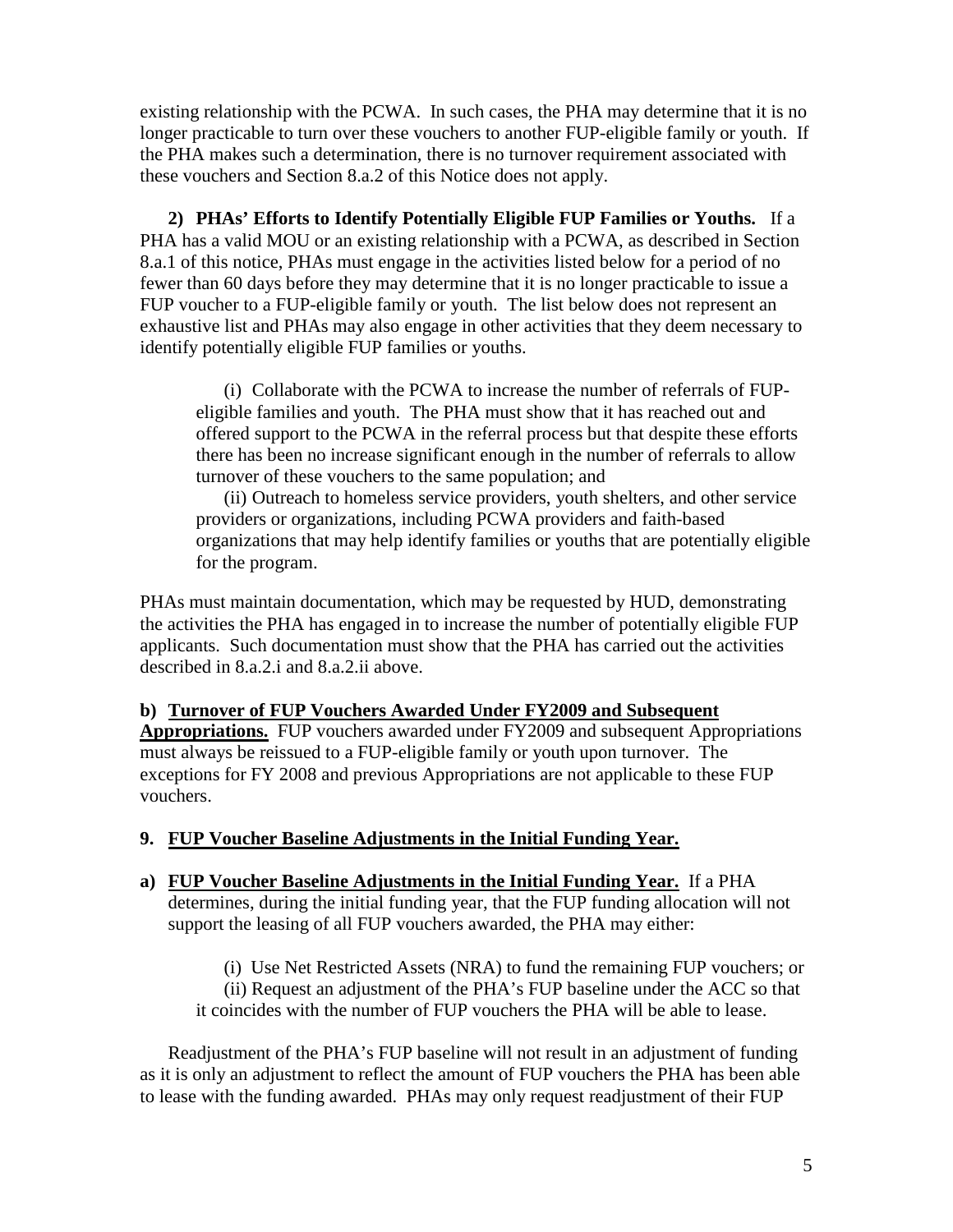baseline due to insufficient funding during the initial funding year. Readjustment of a PHA's baseline under this Section results in a permanent reduction to the PHA's FUP baseline (and the PHA's overall voucher baseline). In order to request a readjustment of the FUP baseline, the PHA must submit a written request to HUD that specifies the reasons for the request. See Section 9.b below.

**b) Submission of Request.** Requests under Section 9.a above must be submitted at least 30 days prior to the expiration date of the FUP funding increment and must be submitted in writing to HUD's Financial Management Division, U.S. Department of Housing and Urban Development, 451  $7<sup>th</sup>$  Street SW, Room 4222, Washington, DC 20410. The request must include the PHA code and an explanation of the reasons for the request. The request will be subject to HUD verification and approval. If the request is granted, then the approval letter will provide instructions on additional steps, if any, the PHA must take.

**10. Funding Shortfalls After the Initial Funding Year.** PHAs that experience renewal funding shortfalls in a given calendar year generally stop issuing vouchers and some may recall vouchers from families that are searching for units. If the PHA is not assisting the required number of special purpose vouchers (FUP families/youths, NED families and HUD-VASH families), it must issue vouchers first to FUP, NED, and HUD-VASH families on its waiting list when it resumes issuing vouchers until the PHA is assisting its required number of special purpose vouchers. The PHA must establish policies in its administrative plan regarding selection among families qualifying for SPVs once the PHA resumes issuing vouchers after a funding shortfall. Should the PHA have to terminate families from its HCV program due to a funding shortfall, FUP, NED and HUD-VASH families that comprise the required number must be last to be terminated.

**11. PCWA Referrals.** PHAs and PCWAs are strongly encouraged to collaboratively make decisions on the administration of the program and to maintain open and continuous communication. If a PHA determines that it has received a sufficient number of referrals from the PCWA so that the PHA will be able to lease all FUP vouchers awarded, the PHA may request that the PCWA suspend transmission of referrals. If the PHA determines that additional referrals will be needed after it has made such a request, the PHA may request that the PCWA resume transmission of referrals.

**12. Contact Information.** Inquiries about this Notice should be directed to Caroline Crouse([Caroline.P.Crouse@hud.gov](mailto:Caroline.P.Crouse@hud.gov)) or Brianna Benner (Brianna.M.Benner@hud.gov), Housing Voucher Management and Operations Division, Office of Public Housing and Voucher Programs.

**13. Paperwork Reduction Act** The information collection requirements contained in this Notice have been approved by the Office of Management and Budget (OMB) under the Paperwork Reduction Act (PRA) of 1995 (44 U.S.C 3520). In accordance with the PRA, HUD may not conduct or sponsor, and a person is not required to respond to, a collection of information unless the collection displays a currently valid OMB control number. The following active information collections contained in this Notice have been approved under the PRA OMB Control Number 2577-0259, 2577-0169, and 2577-0083.